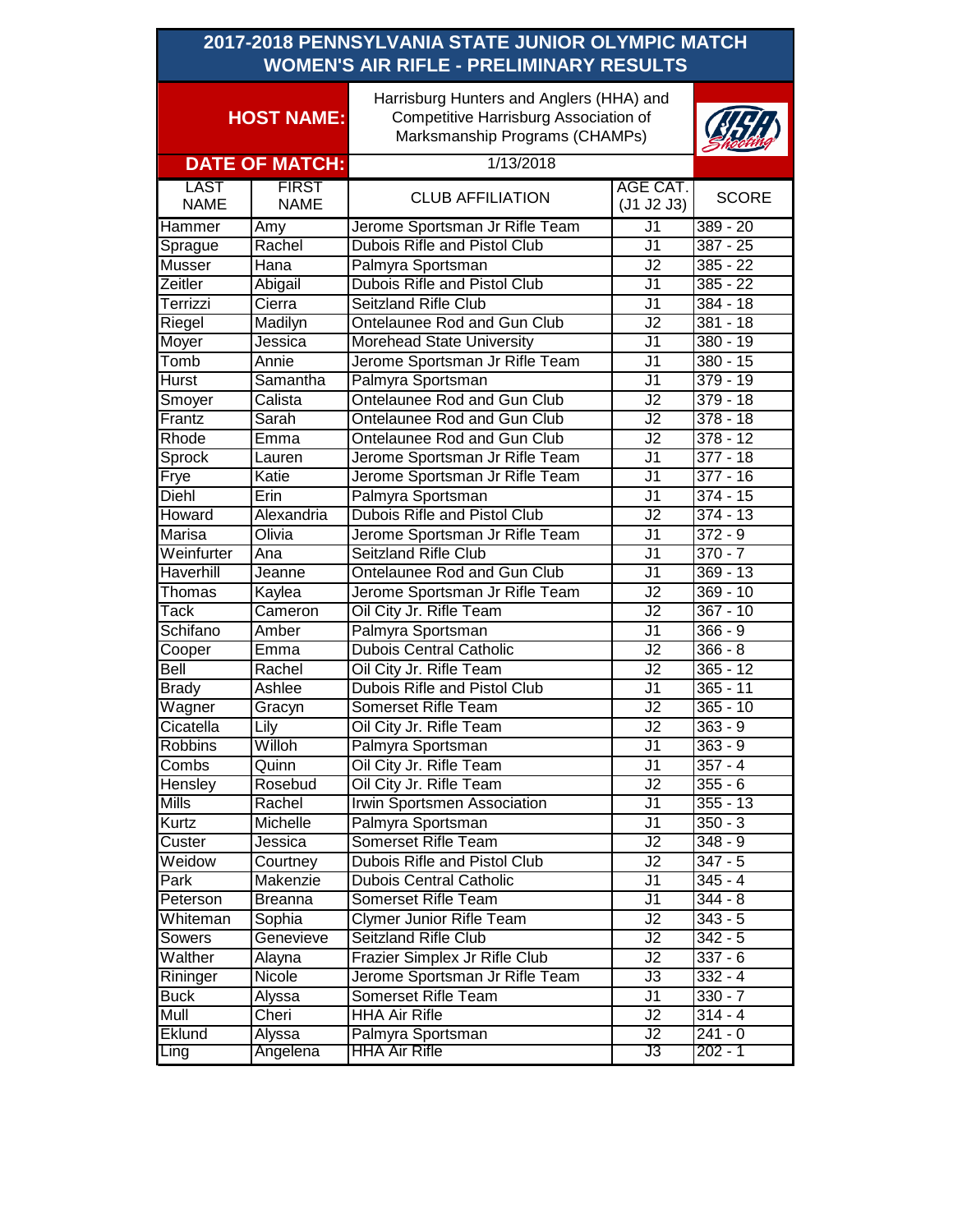| 2017-2018 PENNSYLVANIA STATE JUNIOR OLYMPIC MATCH<br><b>WOMEN'S SMALLBORE - PRELIMINARY RESULTS</b> |                             |                                                                                                                     |                          |                       |
|-----------------------------------------------------------------------------------------------------|-----------------------------|---------------------------------------------------------------------------------------------------------------------|--------------------------|-----------------------|
| <b>HOST NAME:</b>                                                                                   |                             | Harrisburg Hunters and Anglers (HHA) and<br>Competitive Harrisburg Association of<br>Marksmanship Programs (CHAMPs) |                          |                       |
|                                                                                                     | <b>DATE OF MATCH:</b>       | 1/13/2018                                                                                                           |                          |                       |
| <b>LAST</b><br><b>NAME</b>                                                                          | <b>FIRST</b><br><b>NAME</b> | <b>CLUB AFFILIATION</b>                                                                                             | AGE CAT.<br>(J1 J2 J3)   | <b>SCORE</b>          |
| Hammer                                                                                              | Amy                         | Jerome Sportsman Jr. Rifle Team                                                                                     | $\overline{\mathsf{J}1}$ | $\frac{1}{579} - 31$  |
| Smoyer                                                                                              | Calista                     | Ontelaunee Rod & Gun Club                                                                                           | J2                       | $570 - 17$            |
| Riegel                                                                                              | Madilyn                     | Ontelaunee Rod & Gun Club                                                                                           | J2                       | $566 - 16$            |
| Sprock                                                                                              | Lauren                      | Jerome Sportsman Jr. Rifle Team                                                                                     | J <sub>1</sub>           | $565 - 16$            |
| Terrizzi                                                                                            | Cierra                      | Seitzland Rifle Club                                                                                                | J <sub>1</sub>           | $565 - 14$            |
| Rhode                                                                                               | Emma                        | Ontelaunee Rod & Gun Club                                                                                           | J2                       | $563 - 22$            |
| Frye                                                                                                | Katie                       | Jerome Sportsman Jr. Rifle Team                                                                                     | J1                       | $563 - 18$            |
| Moyer                                                                                               | Jessica                     | Morehead State University                                                                                           | J1                       | $563 - 11$            |
| Marisa                                                                                              | Olivia                      | Jerome Sportsman Jr. Rifle Team                                                                                     | J <sub>1</sub>           | $562 - 19$            |
| Tomb                                                                                                | Annie                       | Jerome Sportsman Jr. Rifle Team                                                                                     | J <sub>1</sub>           | $561 - 14$            |
| Diehl                                                                                               | Erin                        | Palmyra Sportsman Association                                                                                       | J <sub>1</sub>           | $560 - 21$            |
| Tack                                                                                                | Cameron                     | Oil City Jr. Rifle Team                                                                                             | J2                       | $560 - 13$            |
| Zeitler                                                                                             | Abigail                     | Dubois Rifle and Pistol Club                                                                                        | J <sub>1</sub>           | $555 - 12$            |
| Frantz                                                                                              | Sarah                       | Ontelaunee Rod & Gun Club                                                                                           | J2                       | $554 - 14$            |
| Sprague                                                                                             | Rachel                      | Dubois Rifle and Pistol Club                                                                                        | J <sub>1</sub>           | $553 - 8$             |
| Musser                                                                                              | Hana                        | Palmyra Sportsman Association                                                                                       | J <sub>2</sub>           | $552 - 14$            |
| Peterson                                                                                            | <b>Breanna</b>              | <b>Somerset Rifle Team</b>                                                                                          | $\overline{J1}$          | $543 - 7$             |
| Schifano                                                                                            | Amber                       | Palmyra Sportsman Association                                                                                       | J <sub>1</sub>           | $\overline{543} - 7$  |
| Combs                                                                                               | Quinn                       | Oil City Jr. Rifle Team                                                                                             | J <sub>1</sub>           | $541 - 11$            |
| Mills                                                                                               | Rachel                      | Irwin Sportsmen Association                                                                                         | J1                       | $539 - 15$            |
| Thomas                                                                                              | Kaylea                      | Jerome Sportsman Jr. Rifle Team                                                                                     | J2                       | $\overline{538} - 8$  |
| $\overline{\mathsf{W}}$ einfurter                                                                   | Ana                         | Seitzland Rifle Club                                                                                                | J1                       | $\overline{537} - 12$ |
| Metzger                                                                                             | Kate                        | Frazier Simplex Jr Rifle Club                                                                                       | J2                       | $530 - 8$             |
| <b>Haverhill</b>                                                                                    | Jeanne                      | Ontelaunee Rod & Gun Club                                                                                           | J1                       | $530 - 15$            |
| Cooper                                                                                              | Emma                        | <b>Dubois Central Catholic</b>                                                                                      | J <sub>2</sub>           | $\overline{529} - 11$ |
| Robbins                                                                                             | Willoh                      | Palmyra Sportsman Association                                                                                       | J <sub>1</sub>           | $\overline{527 - 11}$ |
| Hurst                                                                                               | Samantha                    | Palmyra Sportsman Association                                                                                       | J1                       | $525 - 9$             |
| Walther                                                                                             | Alayna                      | Frazier Simplex Jr Rifle Club                                                                                       | J2                       | $525 - 15$            |
| Howard                                                                                              | Alexandria                  | Dubois Rifle and Pistol Club                                                                                        | J2                       | $524 - 6$             |
| Wagner                                                                                              | Gracyn                      | Somerset Rifle Team                                                                                                 | J2                       | $524 - 5$             |
| <b>Brady</b>                                                                                        | Ashlee                      | Dubois Rifle and Pistol Club                                                                                        | J1                       | $520 - 12$            |
| Weidow                                                                                              | Courtney                    | Dubois Rifle and Pistol Club                                                                                        | J2                       | $518 - 9$             |
| Bell                                                                                                | Rachel                      | Oil City Jr. Rifle Team                                                                                             | J2                       | $517 - 6$             |
| Custer                                                                                              | Jessica                     | Somerset Rifle Team                                                                                                 | J2                       | $517 - 5$             |
| <b>Buck</b>                                                                                         | Alyssa                      | Somerset Rifle Team                                                                                                 | J1                       | $505 - 6$             |
| Hensley                                                                                             | Rosebud                     | Oil City Jr. Rifle Team                                                                                             | J2                       | $501 - 4$             |
| Whiteman                                                                                            | Sophia                      | Clymer Junior Rifle Team                                                                                            | J2                       | 492 - 6               |
| Sowers                                                                                              | Genevieve                   | Seitzland Rifle Club                                                                                                | J2                       | $486 - 5$             |
| Gaibor                                                                                              | Hannah                      | Somerset Rifle Team                                                                                                 | J2                       | $\overline{472} - 3$  |
| Mills                                                                                               | Rebecca                     | Irwin Sportsmen Association                                                                                         | JЗ                       | 470 - 6               |
| Cicatella                                                                                           | Lily                        | Oil City Jr. Rifle Team                                                                                             | J2                       | $470 - 5$             |
| Sleasman                                                                                            | Taylor                      | Somerset Rifle Team                                                                                                 | J2                       | $468 - 3$             |
| Caldrone                                                                                            | Samantha                    | Somerset Rifle Team                                                                                                 | J1                       | $458 - 3$             |
| Rininger                                                                                            | Nicole                      | Jerome Sportsman Jr. Rifle Team                                                                                     | J3                       | $439 - 2$             |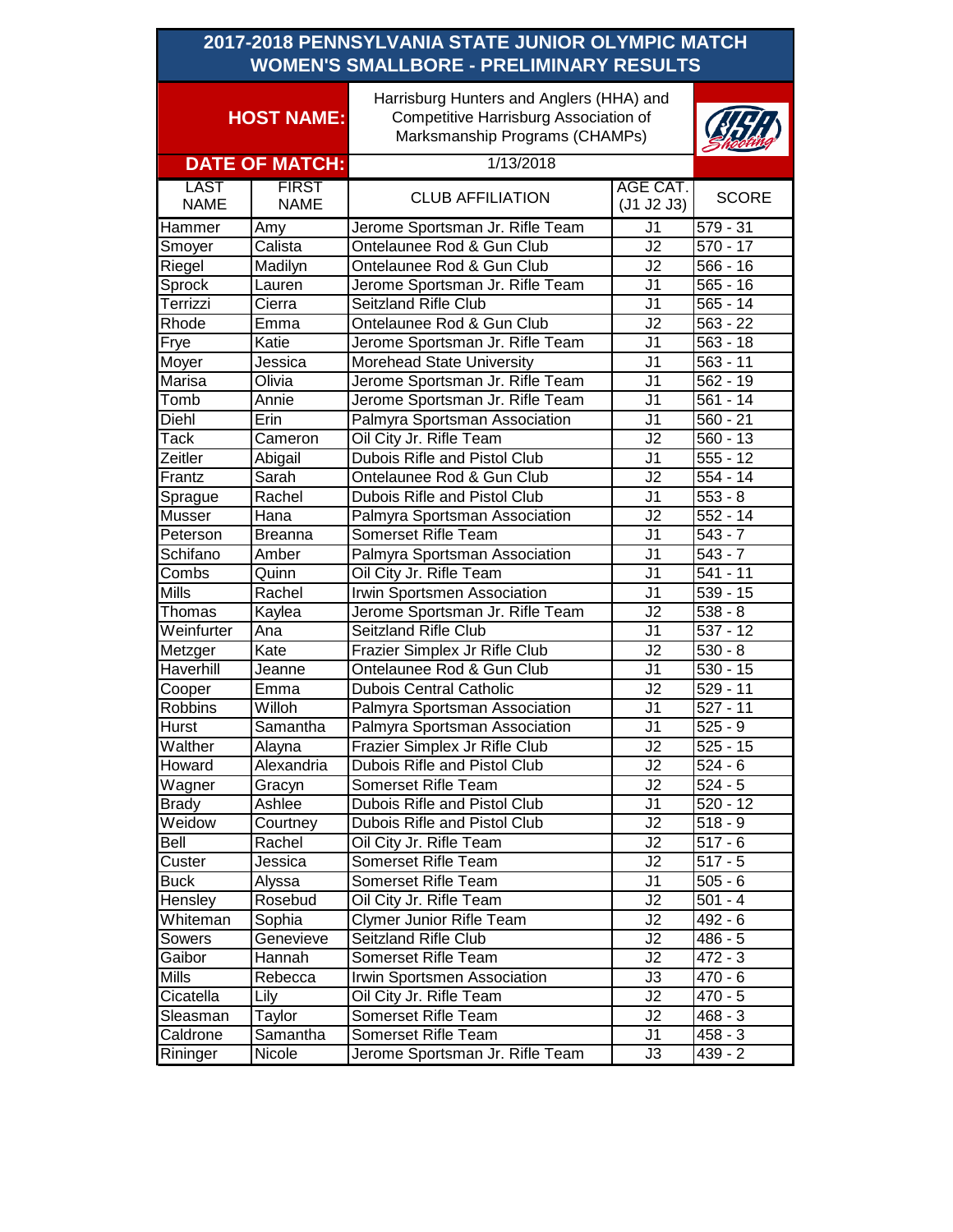| 2017-2018 PENNSYLVANIA STATE JUNIOR OLYMPIC MATCH<br><b>MEN'S AIR RIFLE - PRELIMINARY RESULTS</b> |                             |                                                                                                                     |                        |                       |
|---------------------------------------------------------------------------------------------------|-----------------------------|---------------------------------------------------------------------------------------------------------------------|------------------------|-----------------------|
| <b>HOST NAME:</b>                                                                                 |                             | Harrisburg Hunters and Anglers (HHA) and<br>Competitive Harrisburg Association of<br>Marksmanship Programs (CHAMPs) |                        |                       |
|                                                                                                   | <b>DATE OF MATCH:</b>       | 1/13/2018                                                                                                           |                        |                       |
| <b>LAST</b><br><b>NAME</b>                                                                        | <b>FIRST</b><br><b>NAME</b> | <b>CLUB AFFILIATION</b>                                                                                             | AGE CAT.<br>(J1 J2 J3) | <b>SCORE</b>          |
| Openshaw                                                                                          | Wyatt                       | Seitzland Rifle Club                                                                                                | $\overline{J1}$        | $589 - 36$            |
| Jackson                                                                                           | Anthony                     | Seitzland Rifle Club                                                                                                | J <sub>1</sub>         | $577 - 25$            |
| Pemberton                                                                                         | Matthew                     | University of Akron                                                                                                 | J <sub>1</sub>         | $574 - 29$            |
| Fowkes                                                                                            | <b>Brady</b>                | Fryburg Junior Marksmen                                                                                             | J2                     | $571 - 26$            |
| Moxley                                                                                            | Caleb                       |                                                                                                                     | J <sub>1</sub>         | $570 - 23$            |
| Kauffman                                                                                          | Zachary                     | Seitzland Rifle Club                                                                                                | J2                     | $563 - 21$            |
| Gray                                                                                              | Austin                      | Oil City Jr. Rifle Team                                                                                             | J <sub>1</sub>         | $560 - 17$            |
| Messner                                                                                           | Luke                        | Oil City Jr. Rifle Team                                                                                             | J2                     | $559 - 16$            |
| Fatula                                                                                            | Keith                       | <b>Dubois Rifle and Pistol Club</b>                                                                                 | J <sub>2</sub>         | $\overline{558} - 23$ |
| Criswell                                                                                          | Camden                      | Jerome Sportsman Jr Rifle Team                                                                                      | $\overline{J1}$        | $557 - 17$            |
| Swidorsky                                                                                         | Matthew                     | Oil City Jr. Rifle Team                                                                                             | J <sub>1</sub>         | $556 - 18$            |
| Long                                                                                              | Alex                        | <b>Dubois Rifle and Pistol Club</b>                                                                                 | J2                     | $555 - 21$            |
| Bell                                                                                              | Hayden                      | Oil City Jr. Rifle Team                                                                                             | J3                     | $553 - 13$            |
| Potts                                                                                             | Joel                        | Palmyra Sportsman                                                                                                   | $\overline{J2}$        | $551 - 15$            |
| Marisa                                                                                            | Logan                       | Jerome Sportsman Jr Rifle Team                                                                                      | J2                     | $546 - 13$            |
| Rininger                                                                                          | Nathan                      | Jerome Sportsman Jr Rifle Team                                                                                      | J <sub>1</sub>         | $546 - 13$            |
| Potts                                                                                             | Joshua                      | Palmyra Sportsman                                                                                                   | J2                     | $540 - 11$            |
| Ramus                                                                                             | William                     | Portage Area High School                                                                                            | $\overline{J2}$        | $537 - 13$            |
| Hazy                                                                                              | Charles                     | Palmyra Sportsman                                                                                                   | $\overline{J1}$        | $536 - 11$            |
| Chabol                                                                                            | Shane                       | Somerset Rifle Team                                                                                                 | $\overline{J2}$        | $530 - 16$            |
| Lawley, Jr.                                                                                       | Quintin                     | Ontelaunee Rod and Gun Club                                                                                         | J1                     | $\overline{526}$ - 10 |
| Flucke                                                                                            | Michael                     | Palmyra Sportsman                                                                                                   | J2                     | $522 - 11$            |
| Eberly                                                                                            | Hunter                      | <b>Seitzland Rifle Club</b>                                                                                         | J2                     | $514 - 9$             |
| Lake                                                                                              | Griffin                     | Ontelaunee Rod and Gun Club                                                                                         | J3                     | $\overline{513} - 9$  |
| Troxel                                                                                            | Robert                      | Portage Area High School                                                                                            | J1                     | $\overline{5}$ 13 - 7 |
| Weaver                                                                                            | lan                         | Palmyra Sportsman                                                                                                   | J2                     | $480 - 2$             |
| Laws                                                                                              | Evan                        | Palmyra Sportsman                                                                                                   | J2                     | $478 - 6$             |
| Wolf                                                                                              | Graham                      | Palmyra Sportsman                                                                                                   | J2                     | $477 - 4$             |
| Moon                                                                                              | Conner                      | Somerset Rifle Team                                                                                                 | J1                     | $473 - 5$             |
| Fenton                                                                                            | James                       | Palmyra Sportsman                                                                                                   | J2                     | $465 - 6$             |
| Grove                                                                                             | Zachary                     | Seitzland Rifle Club                                                                                                | J1                     | $465 - 4$             |
| Pacella                                                                                           | Rylin                       | <b>Tussey Mountain Rifle Club</b>                                                                                   | J2                     | $447 - 2$             |
| Grafe                                                                                             | Chad                        | Ontelaunee Rod and Gun Club                                                                                         | J2                     | $446 - 5$             |
| Weinfurter                                                                                        | Alan                        | Seitzland Rifle Club                                                                                                | J3                     | $418 - 2$             |
| Uhrich                                                                                            | Devin                       | Palmyra Sportsman                                                                                                   | J2                     | $416 - 3$             |
| Henry                                                                                             | <b>Brady</b>                | Fryburg Junior Marksmen                                                                                             | J3                     | $408 - 0$             |
| Knapp                                                                                             | Tyson                       | <b>HHA Air Rifle</b>                                                                                                | J3                     | $321 - 1$             |
| Chapman                                                                                           | Quincy                      | <b>HHA Air Rifle</b>                                                                                                | J2                     | $315 - 1$             |
| Knapp                                                                                             | Trenton                     | HHA Air Rifle                                                                                                       | J3                     | $227 - 1$             |
| Navarra                                                                                           | Adam                        | <b>Tussey Mountain Rifle Club</b>                                                                                   | J2                     | $215 - 0$             |